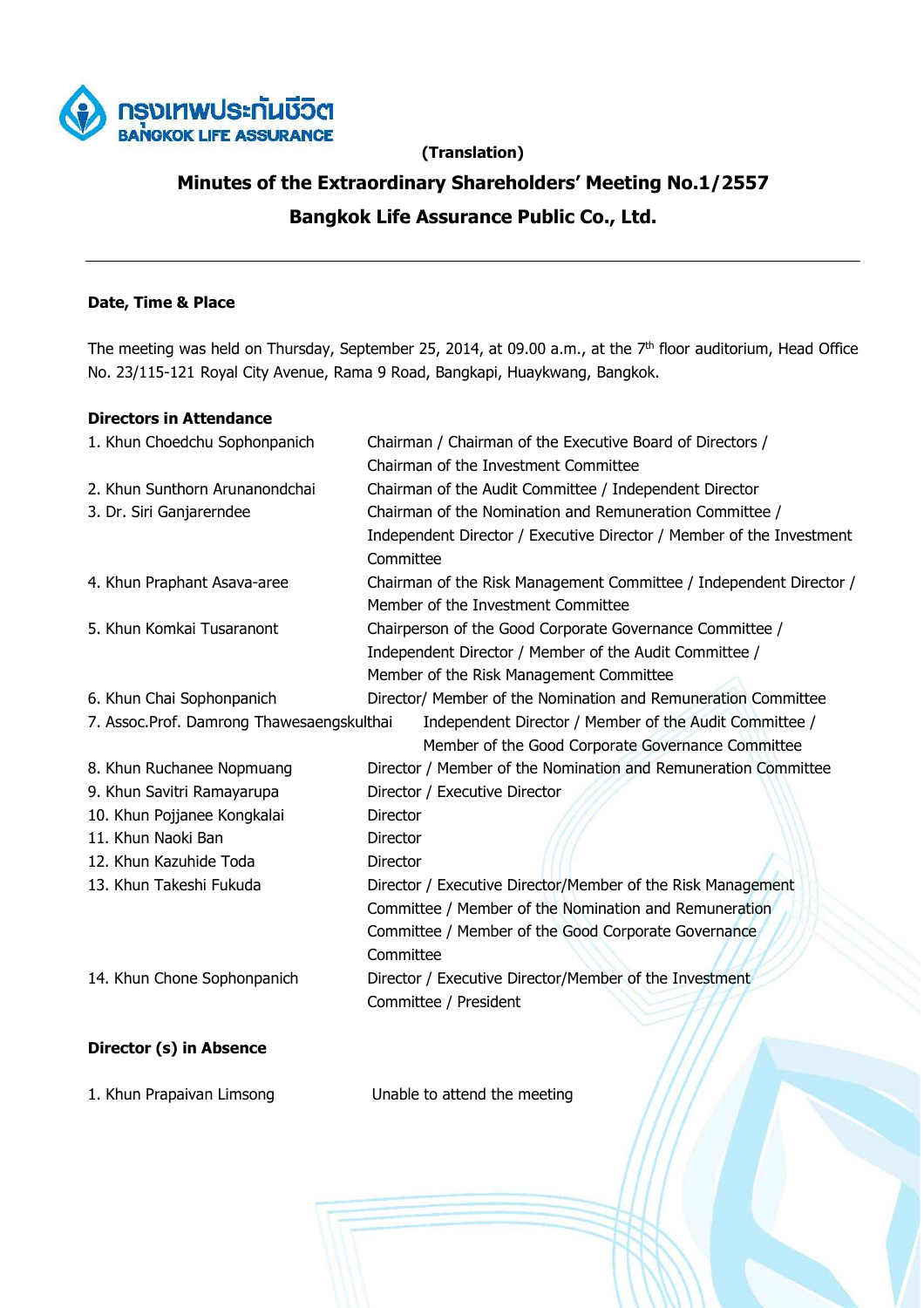

#### **Management in Attendance**

| 1. Khun Ruangsak Panyabodegun    | Senior Executive Vice President, Marketing Division    |
|----------------------------------|--------------------------------------------------------|
| 2. Khun Sanor Thampipattanakul   | Senior Executive Vice President, Investment Division   |
|                                  | and Company Secretary                                  |
| 3. Khun Suchinda Lertkiatmongkol | Senior Vice President, Information Technology Division |
| 4. Khun Jaruwan Limkhunnadhammo  | Senior Vice President, Finance and Accounting Division |
| 5. Khun Oranuch Samranrit        | Vice President, Life Operations Division               |
|                                  |                                                        |

#### **Observers**

| 1. Khun Lertsak Suthampond   | Legal Adviser                                          |  |
|------------------------------|--------------------------------------------------------|--|
|                              | Kanung & Partners Law Offices Co., Ltd.                |  |
| 2. Khun Sirin Tuntipitukchot | Right Protection Volunteer, Thai Investors Association |  |

#### **The meeting started at 09:17 hrs.**

The Company Secretary explained the voting procedure on each agenda by playing an audio clip with the details as follows:

#### **Voting Procedure**

- 1. The meeting shall consider all agendas, following the order of the agendas presented in the invitation to the meeting. After each agenda is presented, the shareholders will be asked to raise any questions they may have and to cast their vote after. In the event that the shareholders or proxies would like to ask questions or express their opinions, they must raise their hands and state their full name first. Proxies must also state name of the shareholder whom they represent.
- 2. Each shareholder is entitled to one vote per share. If votes on a matter are equal, the Chairman shall have a second or casting vote.
- 3. The shareholders cannot divide their vote or cast partial vote.
- 4. In the event that the shareholders disapprove of an agenda or would like to abstain from voting, please tick 'disapprove' or 'abstain', and the Company's staff will collect the ballots. The Company will deduct such disapproval and abstention from the total eligible votes and assume the rest of the votes as approval of such agenda. If no objection to the result is raised by any shareholder, it shall be deemed that the meeting approves of such agenda.
- 5. The vote result of each agenda will be displayed on the screen for acknowledgement.

Presiding over the meeting, Chairman Choedchu Sophonpanich welcomed all shareholders and summarized number of shareholders who attended the meeting and were entitled to vote as follows:

Shareholders present in person: 114 persons, equal to 251,195,613 shares Proxies: 468 persons, equal to 754,399,820 shares

Total: 582 persons, equal to 1,005,595,433 shares

They accounted for 82.9256% of the total shares sold which constituted a quorum, according to the Ariticles of Association. The Chairman then declared the meeting open in order to consider the following agendas: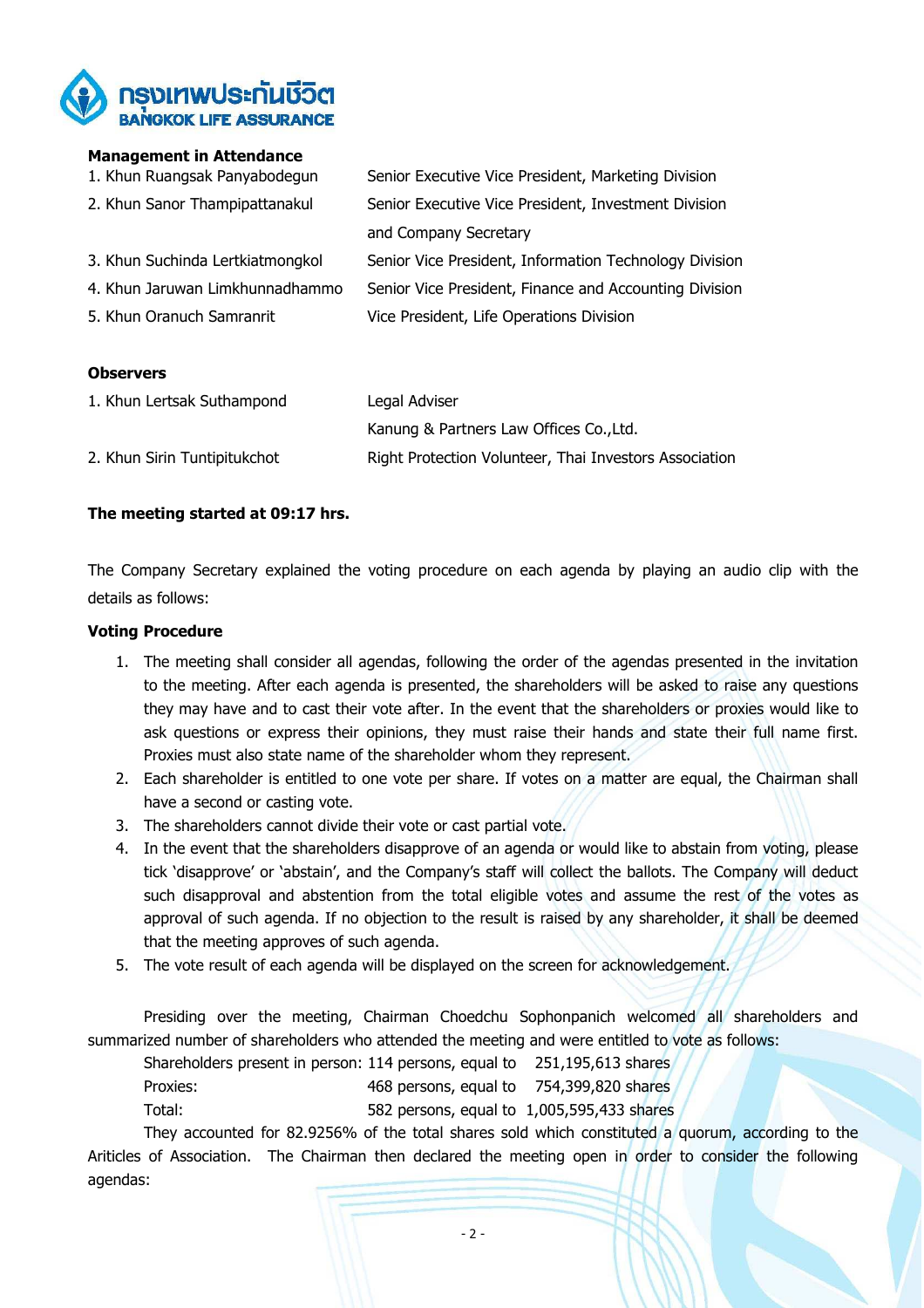ารงเทพประกันชีวิต **BANGKOK LIFE ASSURANCE** 

#### **Agenda 1**: **To Approve the Minutes of the 2014 Annual General Meeting of Shareholders**

The Chairman proposed the meeting to certify the minutes of the 2014 Annual General Meeting of Shareholders. A copy of which was sent to all shareholders in advance along with the invitation to the meeting.

The Chairman subsequently gave the shareholders an opportunity to ask questions and provide comments. Since no questions were raised, he then proposed the meeting to vote on the resolution to approve the minutes of the 2014 Annual General Meeting of Shareholders.

| Khun Sirin Tuntipitukchot         | Regarding the vote results presented in the minutes, for agendas which |  |  |
|-----------------------------------|------------------------------------------------------------------------|--|--|
| <b>Right Protection Volunteer</b> | require a majority vote to approve, the Company should not include     |  |  |
|                                   | abstentions when calculating the proportion of total votes. This is in |  |  |
|                                   | accordance with the Public Limited Companies Act B.E.2535 (1992). She  |  |  |
|                                   | requested the Company to comply with it from this meeting onwards.     |  |  |
| Khun Choedchu Sophonpanich        | During the meeting, those who would like to abstain from voting should |  |  |
| Chairman                          | inform the Company, otherwise the number of votes would not correspond |  |  |
|                                   | with the number of meeting attendees. The Company would take the       |  |  |
|                                   | suggestion into consideration and follow the regulation accordingly.   |  |  |

**Resolution:** The meeting by the majority of the total votes casted by shareholders present and entitled to vote resolved to approve the minutes of the 2014 Annual General Meeting of Shareholders, based on the following:

|  | 100.0000%                                                                                                |
|--|----------------------------------------------------------------------------------------------------------|
|  | $0.0000\%$                                                                                               |
|  | $0.0000\%$                                                                                               |
|  | 100.0000%                                                                                                |
|  | 1,046,617,822 votes, equal to<br>0 votes, equal to<br>0 votes, equal to<br>1,046,617,822 votes, equal to |

#### **Agenda 2: To Approve Interim Dividend Payment by Stock and Cash Dividends**

 On behalf of the Board of Directors, the Chairman proposed the meeting to approve the interim dividend payment for the operating period of January 1, 2014 - June 30, 2014 at the rate of baht 0.45 per share. The payment would be made in the forms of cash dividend at the rate of baht 0.05 per share and stock dividend at the rate of 5 existing shares to 2 new shares, equal to baht 0.40 per share. It is equivalent to 485,059,200 shares in total at par value of baht 1. If there is a fraction of shares, the Company will pay for that portion in cash at the rate of baht 0.40 per share. The remaining shares after the stock dividend is paid will be sold to Bangkok Life Assurance Pcl. Employee Provident fund at par value. The dividends to be paid shall be taken from retained earnings which are taxed at 30% until they are used up. Then the remaining dividend payout shall be taken from retained earnings which are taxed at 25%. The record date for determining the shareholders who are entitled to receive the stock and cash dividend payment will be on October 10, 2014 and the book closing date will be on October 13, 2014. The dividend payment will be made on October 21, 2014.

The Chairman subsequently provided an opportunity for the shareholders to raise questions or give comments which are as follows:

| Khun Tong-in Sang-ngam  | Why does the Company have to seek approval from the shareholders' meeting     |
|-------------------------|-------------------------------------------------------------------------------|
| Proxy                   | in paying an interim dividend? Is this rate of dividend payment in compliance |
|                         | with the Articles of Association or not?                                      |
| Khun Chone Sophonpanich | Because the dividend will be paid in the form of common stock, the Company    |
| President               | has to seek approval from the shareholders' meeting. According to the         |

- 3 -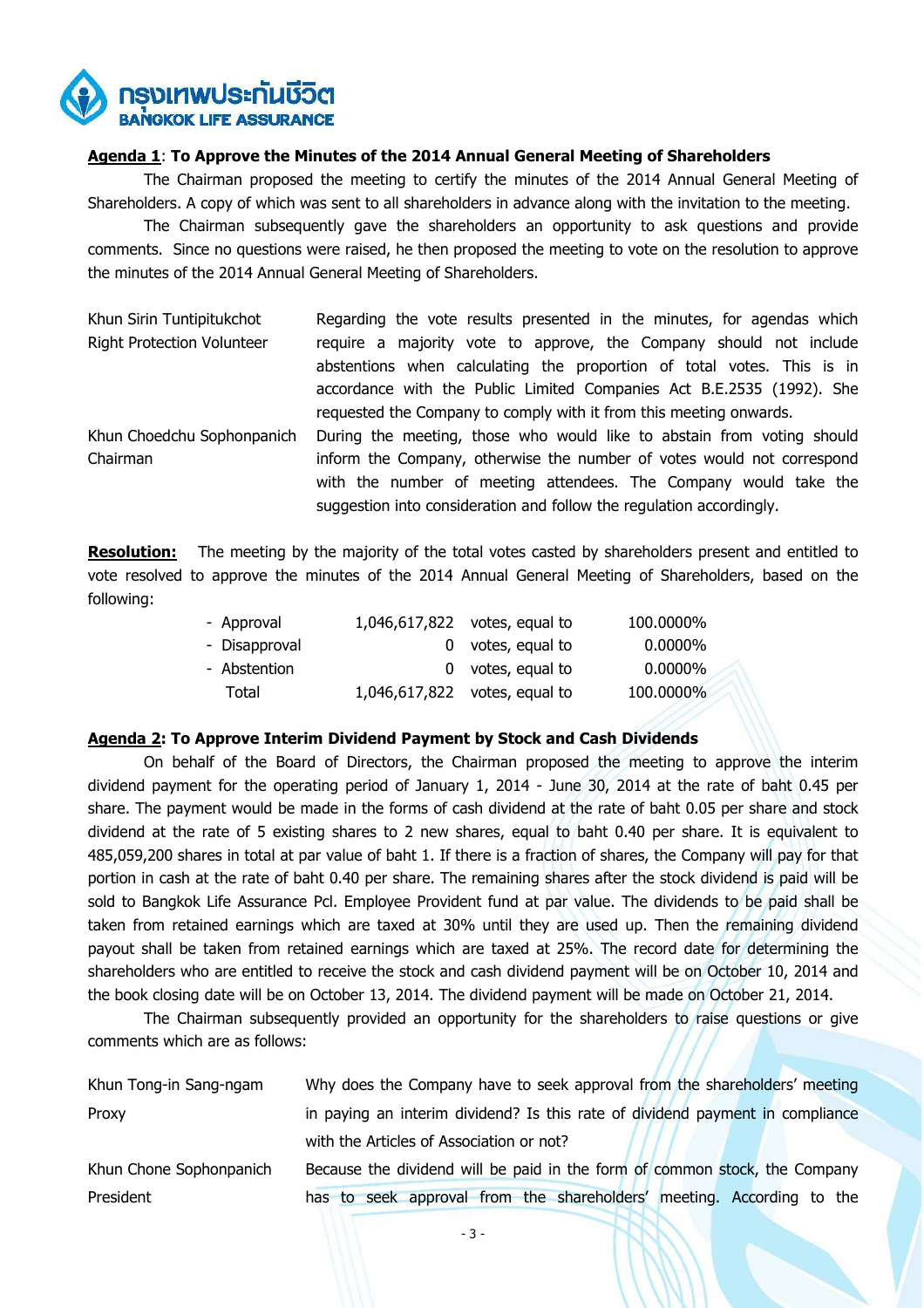

Company's dividend payment policy for one-year period, the Company shall pay no less than 25% of net profit as dividend. This dividend payment is equal to 43% of net profit.

By what amount will this stock dividend payment cause the Company's stock price to drop? At what percentage?

The stock price will change proportionately in relation to shares which increase. The shareholders' equity will remain the same after the cash dividend at the rate of baht 0.05 baht is paid. However, there are also other factors which can affect stock prices such as market expectations and situations and so on.

Khun Prawit Wirojwongchai Shareholder What is the reason for paying stock dividend? Does the level of capital adequacy ratio depend on the Company's registered capital?

Khun Chone Sophonpanich President The Company needs to maintain its capital adequacy ratio in an appropriate level in order to cope with changing circumstances in the future. In particular, the Office of Insurance Commission (OIC) is now considering imposing a stricter regulation, RBC Phase II. In addition, the ratio needs to be maintained for future interest rate fluctuations. Currently, the Company's capital adequacy ratio is lower than other leading life insurers in the industry. Shareholders' equity is also an important factor contributing to the level of capital adequacy ratio.

Khun Anu Wongsarnkij Shareholder Why will there be remaining shares after the dividend is paid? Has the Company ever sold the remaining shares to Bangkok Life Assurance Pcl Employee Provident Fund?

Khun Chone Sophonpanich President There will be remaining shares as some shareholders will not receive dividend for the entire number of shares they hold. The Company will add up all fractions of shares, which will probably not be in a large number. Then this portion of shares will be sold to Bangkok Life Assurance Pcl Employee Provident Fund at par value of baht 1.

**Resolution:** The meeting by the majority of the total votes casted by shareholders present and entitled to vote resolved to approve the interim dividend payment in stock and cash dividends, based on the following votes:

| - Approval    | 1,041,318,627 votes, equal to | 99.4829%   |
|---------------|-------------------------------|------------|
| - Disapproval | 5,412,400 votes, equal to     | 0.5171%    |
| - Abstention  | 0 votes, equal to             | $0.0000\%$ |
| Total         | 1,046,731,027 votes, equal to | 100.0000%  |

Khun Somkiat Promrat **Shareholder** Khun Chone Sophonpanich President

- 4 -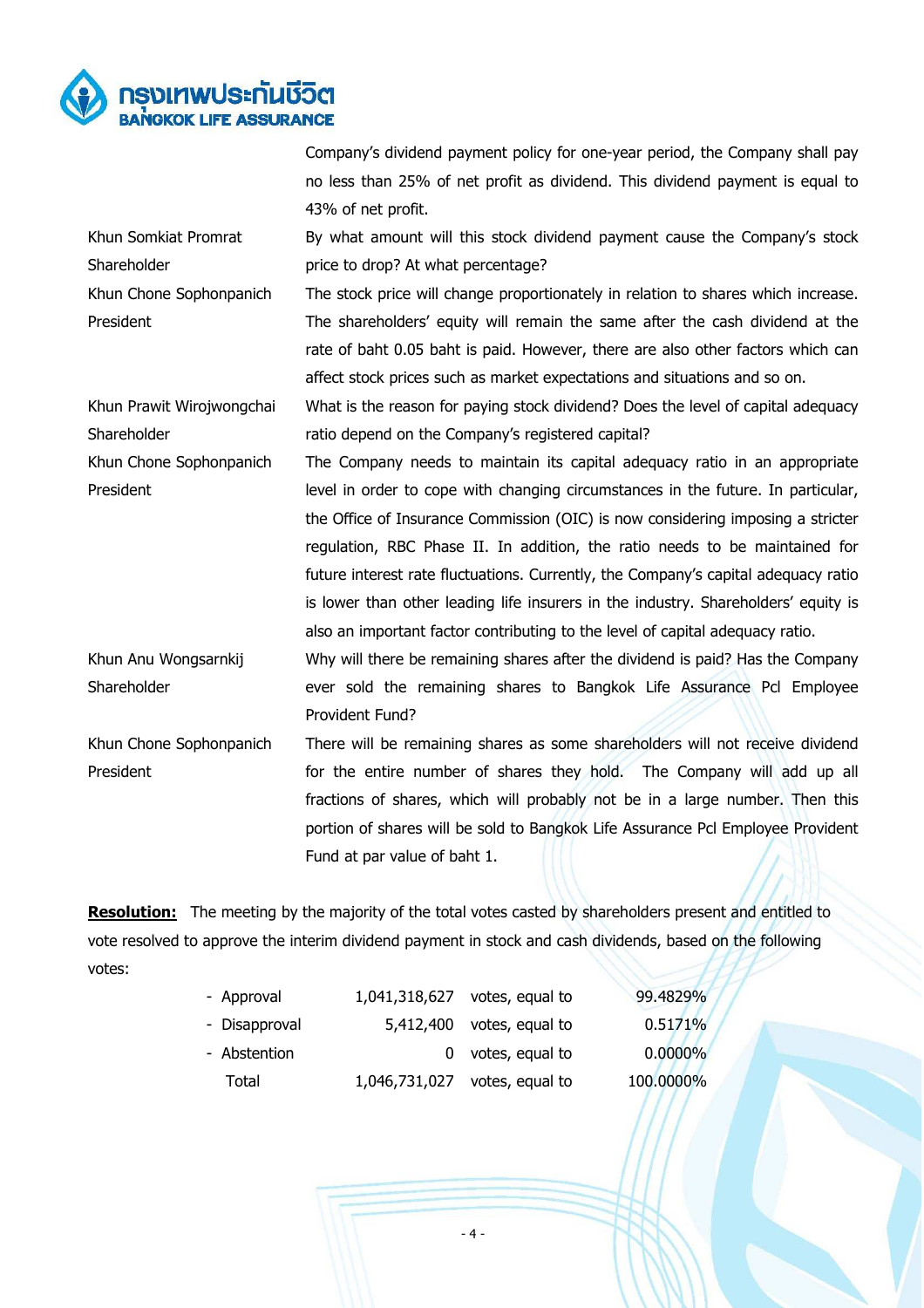

#### **Agenda 3: To Approve Increase of Registered Capital**

The Chairman declared that in order to correspond with the resolution to pay the interim dividend by means of stock dividend and to have room for warrant exercises, the meeting was proposed to approve an increase of the Company's registered capital from formerly 1,220,000,000 baht to 1,708,000,000 baht by issuing 488,000,000 new shares at par value of baht 1 per share. 485,059,200 shares are for the interim dividend payment in the form of stock dividend; the other 2,940,800 shares are reserved for warrant exercises.

The Chairman subsequently provided an opportunity for the shareholders to raise questions or give comments which are presented as follows:

| Khun Narumit Tangsuan,       | After this dividend payment, will the Company's capital adequacy ratio be in a |
|------------------------------|--------------------------------------------------------------------------------|
| accompanying Thai Investors  | sufficient level?                                                              |
| Association's representative |                                                                                |
| Khun Chone Sophonpanich      | The main factors which affect the capital adequacy ratio are interest rate and |
| President                    | OIC regulations. The RCB Phase II which is going to be imposed has not been    |
|                              | finalized. Once it is, the Company will be able to set target for its capital  |
|                              | adequacy ratio.                                                                |
| Khun Anu Wongsarnkij         | How does the Company allocate ESOP warrant for employees?                      |
| Shareholder                  |                                                                                |
| Khun Chone Sophonpanich      | The Company allocates ESOP warrant for staff and management, considering       |
| President                    | key criteria which are employees' position, importance of their roles, and     |
|                              | performance.                                                                   |

**Resolution:** The meeting, by more than three-fourths of shareholders present and entitled to vote resolved to approve the increase of registered capital based on following result:

| - Approval    | $1,041,346,427$ votes, equal to | 99.4829%   |  |
|---------------|---------------------------------|------------|--|
| - Disapproval | $5,412,400$ votes, equal to     | 0.5171%    |  |
| - Abstention  | 0 votes, equal to               | $0.0000\%$ |  |
| Total         | 1,046,758,827 votes, equal to   | 100.0000%  |  |

#### **Agenda 4: To Approve Amendment of Company's Memorandum**

 The Chairman declared that in order to correspond with the resolution to increase the Company's registered capital, the meeting was proposed to approve an amendment on the Company's memorandum, clause 4 as follows:

## Present information: Clause 4: Registered capital 1,220,000,000 baht (one billion two hundred twenty million baht) Divided into 1,220,000,000 shares (one billion two hundred twenty million shares) Par value per share 1 baht (one baht) Divided into: Ordinary shares 1,220,000,000 shares (one billion two hundred twenty million shares) Preferred shares **and shares** shares (zero)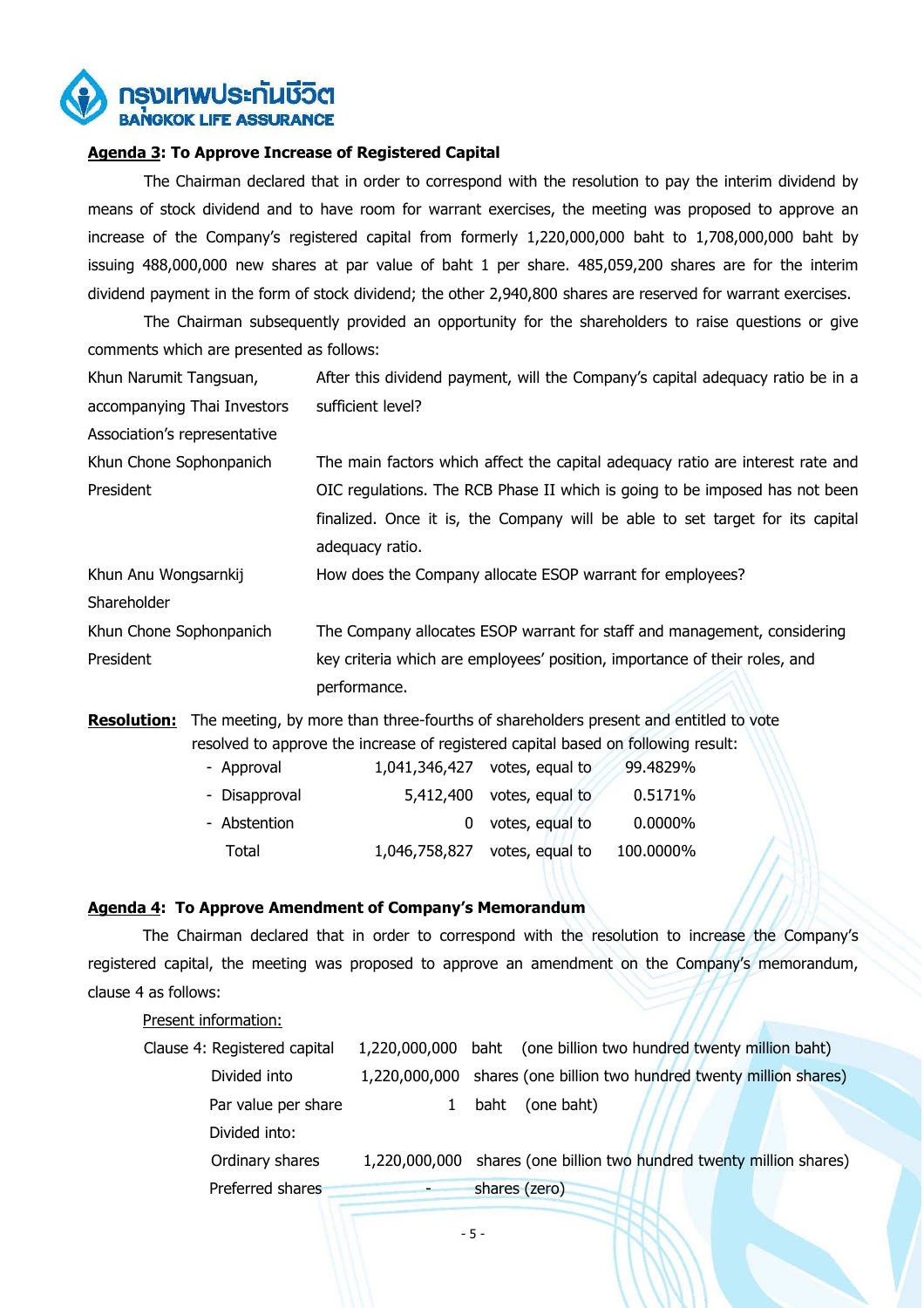

To be amended as follows:

 Clause 4: Registered capital 1,708,000,000 baht (one billion seven hundred and eight million baht) Divided into 1,708,000,000 shares (one billion seven hundred and eight million shares) Par value per share 1 baht (one baht) Divided into: Ordinary shares 1,708,000,000 shares (one billion seven hundred and eight million shares) Preferred shares - shares (zero)

 The Chairman subsequently gave the shareholders an opportunity to ask questions and provide comments. Since no questions were raised, he then proposed the meeting to vote on the resolution to approve the amendment of the Company's memorandum.

**Resolution:** The meeting, by more than three-fourths of shareholders present and entitled to vote resolved to approve the amendment of the Company's memorandum based on following result:

| - Approval    | 1,046,329,927 votes, equal to | 99.9590%   |
|---------------|-------------------------------|------------|
| - Disapproved | 428,900 votes, equal to       | 0.0410%    |
| - Abstained   | 0 votes, equal to             | $0.0000\%$ |
| Total         | 1,046,758,827 votes, equal to | 100.0000%  |

## **Agenda 5**: **Other Matters (if any)**

The Chairman provided the shareholders an opportunity to raise questions and comments which are presented as follows:

Khun Worapoj Chanyangyuen Shareholder 1. Why does the Company set its reserve considerably lower than other companies?

> 2. Does the Company have to increase its capital in the future? 3. The Company's profit in Q2/2014 dropped considerably as a result of setting aside the reserve. How many more quarters will this situation impact the Company?

4. During the first half of this year, the Company focused on selling endowment products through bancassurance channel which required the Company to set high reserve. Now the Company has a plan to focus more on long-term products which can help reducing the reserve level. However, this type of products is difficult to sell through bancassurance. Is the agent channel ready to compete with other companies which place their emphasis on protection products? Will bancassurance, the Company's main channel, be able to support protection products' sale?

- 6 -